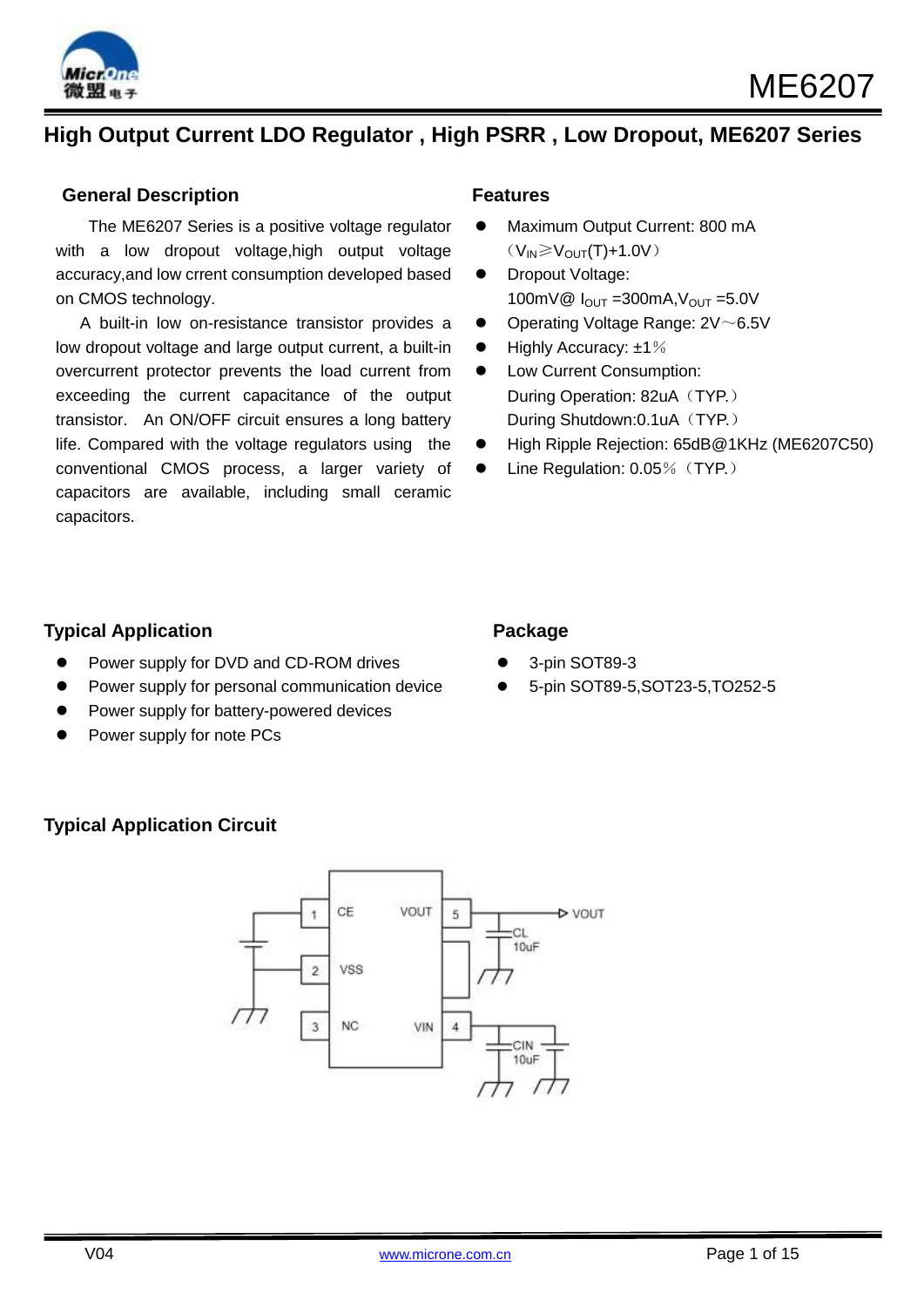

## **Selection Guide**



| product series | product description                                                  |
|----------------|----------------------------------------------------------------------|
| ME6207A50PG    | $V_{OUT}$ =5.0V; no enable function; Package: SOT89-3                |
| ME6207C18M5G   | $V_{\text{OUT}}$ =1.8V; have enable function; Package: SOT23-5       |
| ME6207C33M5G   | $V_{\text{OUT}}$ =3.3V; have enable function; Package: SOT23-5       |
| ME6207C50K5G   | have enable function, Package: TO252-5<br>$V_{\text{OUT}} = 5.0 V$ ; |
| ME6207C50M5G   | $V_{\text{OUT}} = 5.0 V$ ;<br>have enable function; Package: SOT23-5 |
| ME6207C50P5G   | $V_{\text{OUT}}$ =5.0V; have enable function; Package: SOT89-5       |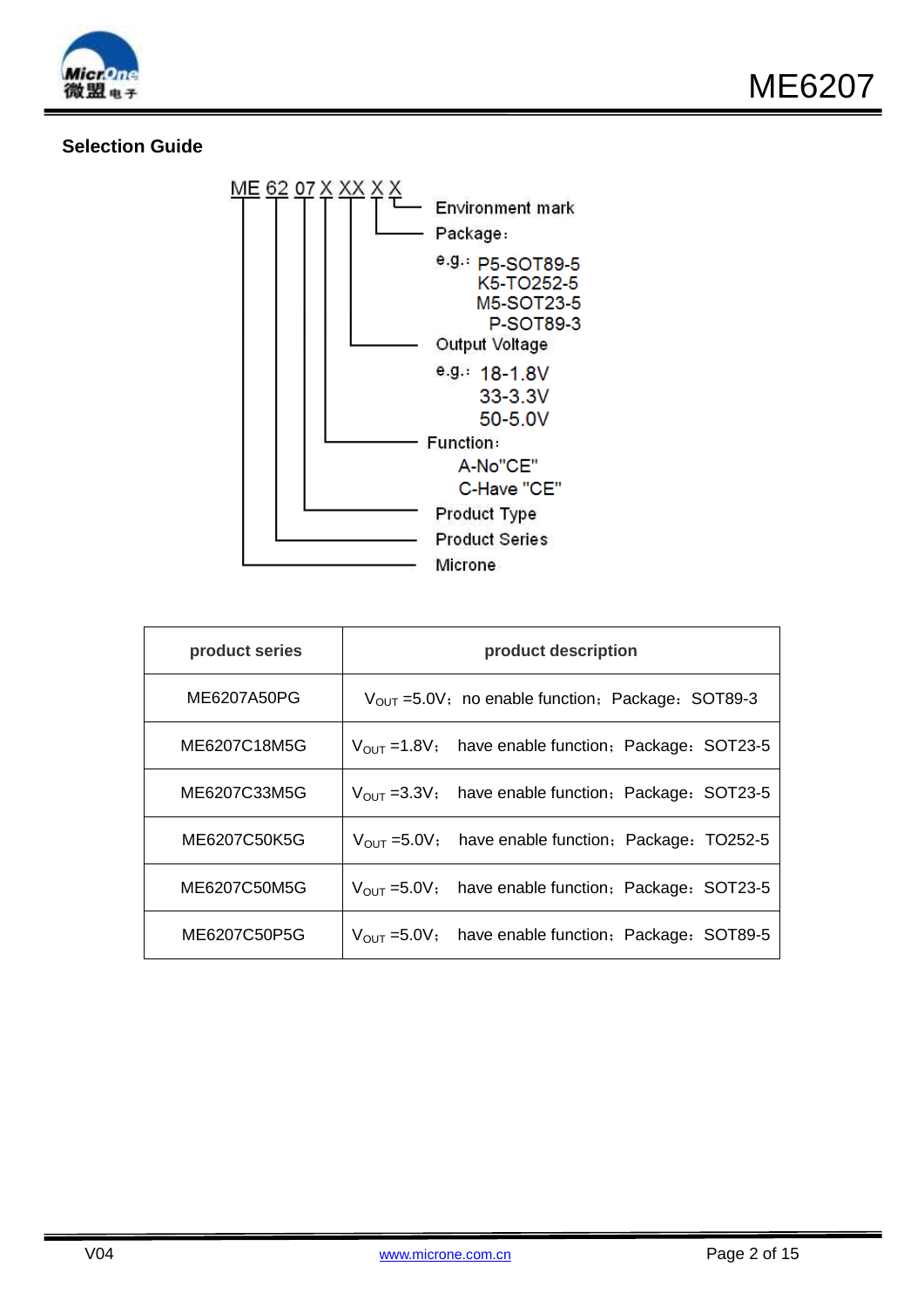

## **Pin Configuration**



# **Pin Assignment**

ME6207AXX

| Pin Number | Pin Name                   | <b>Functions</b>      |  |
|------------|----------------------------|-----------------------|--|
| SOT89-3    |                            |                       |  |
|            | $\mathsf{V}_{\mathsf{SS}}$ | Ground                |  |
|            | $V_{\text{IN}}$            | Input Voltage         |  |
|            | Ѵ <sub>оυт</sub>           | <b>Output Voltage</b> |  |

ME6207CXX

| Pin Number |         | Pin Name | <b>Functions</b>           |                       |
|------------|---------|----------|----------------------------|-----------------------|
| SOT89-5    | SOT23-5 | TO252-5  |                            |                       |
|            |         |          | <b>CE</b>                  | ON / OFF Control      |
|            |         |          | $\mathsf{V}_{\mathsf{SS}}$ | Ground                |
|            |         |          | <b>NC</b>                  | No Connect            |
|            |         |          | V <sub>IN</sub>            | Input Voltage         |
|            |         |          | V <sub>ουτ</sub>           | <b>Output Voltage</b> |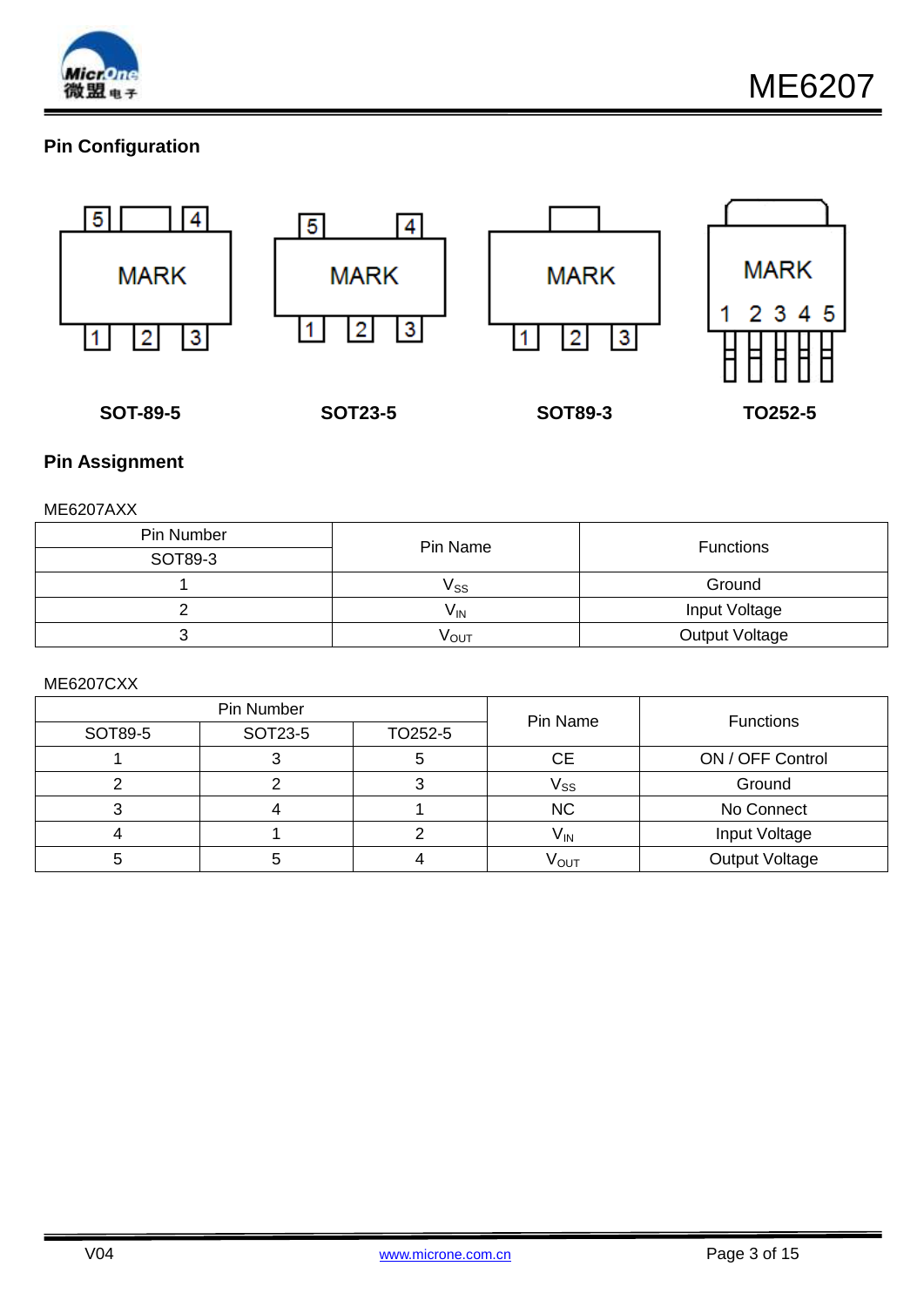

# **Block Diagram**



#### **Absolute Maximum Ratings**

| <b>Parameter</b>                   |          | <b>Symbol</b>                | <b>Ratings</b>                      | <b>Units</b> |
|------------------------------------|----------|------------------------------|-------------------------------------|--------------|
| Input Voltage                      |          | $V_{\mathsf{IN}}$            | 7.0                                 | V            |
| <b>Output Current</b>              |          | $I_{\text{OUT}}$             | 800                                 | mA           |
| Output Voltage                     |          | Ѵ <sub>оυт</sub>             | Vss-0.3 $\sim$ V <sub>IN</sub> +0.3 | V            |
| CE Pin Voltage                     |          | $V_{CE}$                     | Vss-0.3 $\sim$ V <sub>IN</sub> +0.3 | V            |
|                                    | SOT-89-5 |                              | 1000                                | mW           |
|                                    | TO252-5  |                              | 1000                                | mW           |
| <b>Power Dissipation</b>           | SOT-23-5 | $P_D$                        | 250                                 | mW           |
|                                    | SOT-89-3 |                              | 500                                 | mW           |
| <b>Operating Temperature Range</b> |          | ${\mathsf T}_{\mathsf{OPR}}$ | $-40 - +85$                         | $^{\circ}$ C |
| Storage Temperature Range          |          | $\mathsf{T}_{\texttt{STG}}$  | $-40 - +125$                        | $^{\circ}$ C |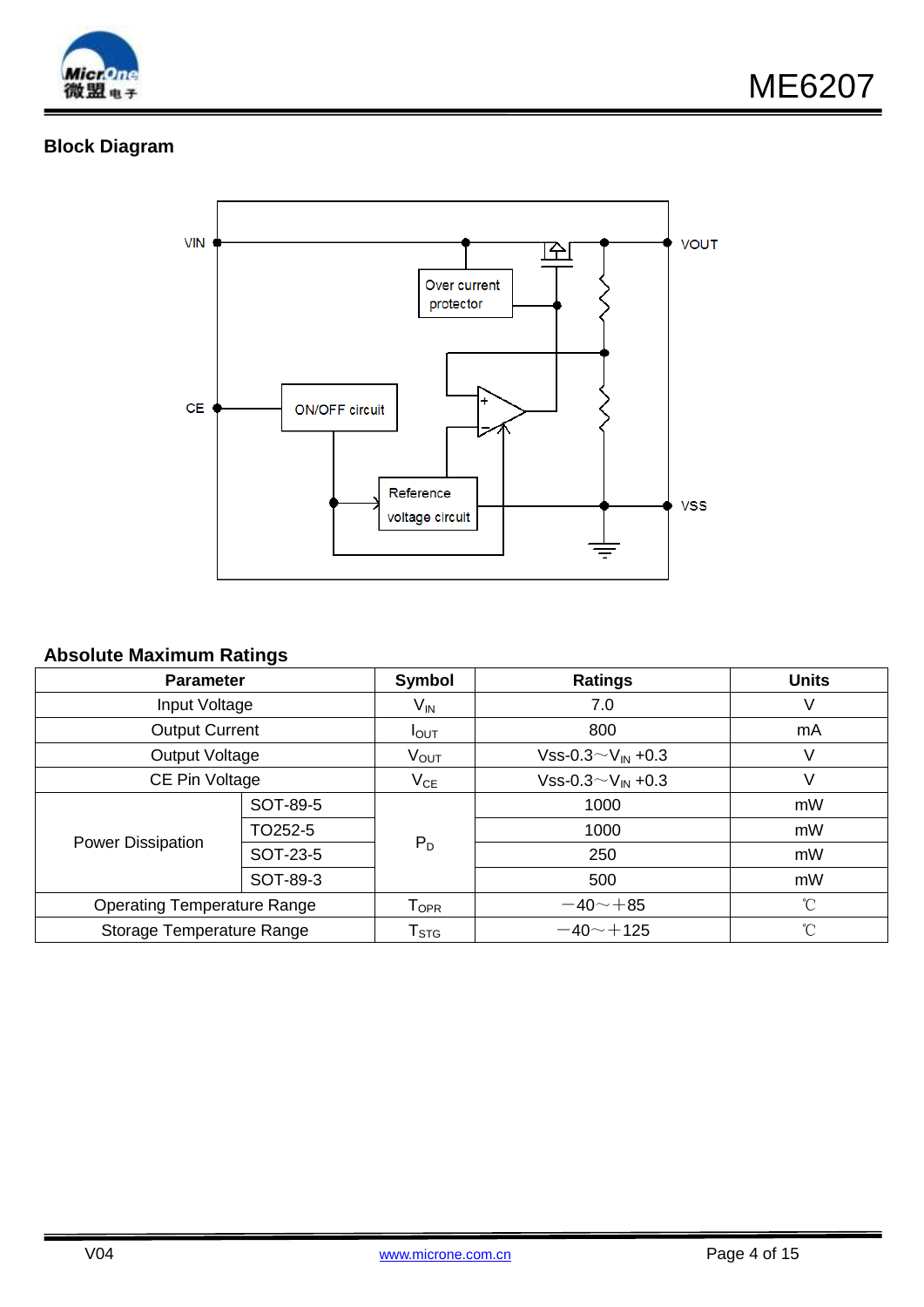

## **Electrical Characteristics**

( $V_{IN}=V_{OUT}$  (T) +1.0V,  $V_{CE} = V_{IN}$ ,  $C_{IN}=C_L=10u$ F, Ta=25<sup>O</sup>C ,unless otherwise noted)

| <b>Parameter</b>                        | <b>Symbol</b>                                          |                                                                                                | <b>Conditions</b>                | Min.                           | Typ.                      | Max.                     | <b>Units</b> |    |
|-----------------------------------------|--------------------------------------------------------|------------------------------------------------------------------------------------------------|----------------------------------|--------------------------------|---------------------------|--------------------------|--------------|----|
| Output Voltage                          | $V_{OUT}(E)$<br>(Note 2)                               | $IOUT=100mA$                                                                                   |                                  |                                | $V_{OUT}$ (T)<br>(Note 1) | X 1.01                   | $\vee$       |    |
| Input voltage                           | $V_{IN}$                                               |                                                                                                |                                  | 2.0                            | $\sim$                    | 6.5                      | $\vee$       |    |
| Maximum Output<br>Current               | <b>IOUTMAX</b><br>(Note 4)                             | $V_{IN} \geq V_{OUT} (T) + 1.0 V$                                                              |                                  | $\blacksquare$                 | 800                       | $\overline{\phantom{a}}$ | mA           |    |
| Load Regulation                         | $\Delta V_{\text{OUT}}$                                | 1mA≤l <sub>OUT</sub> ≤300mA                                                                    |                                  | $\overline{\phantom{a}}$       | 10                        | 100                      | mV           |    |
| Line Regulation                         | $\Delta V_{\text{OUT}}$<br>$\Delta V_{IN}$ . $V_{OUT}$ | $I_{\text{OUT}} = 100 \text{mA}$<br>$V_{OUT}$ (T) +0.5V $\leq$ V <sub>IN</sub> $\leq$ 6.5V     |                                  |                                | 0.05                      | 0.3                      | $\%$ /V      |    |
|                                         | V <sub>DIF</sub>                                       |                                                                                                | 1.8V≤V <sub>OUT</sub> (T)≤2.0V   | $\blacksquare$                 | 200                       | 260                      |              |    |
| Dropout Voltage                         | (Note 3)                                               |                                                                                                | $I_{\text{OUT}} = 300 \text{mA}$ | 3.0V≤V <sub>OUT</sub> (T)≤5.5V | $\blacksquare$            | 100                      | 180          | mV |
| Current consumption<br>during operation | I <sub>SS1</sub>                                       | $CE$ pin = $ON$ ,<br>no load                                                                   |                                  |                                | 82                        | 160                      | μA           |    |
| Current consumption<br>during shutdown  | $I_{SS2}$                                              | $CE$ pin = OFF,<br>no load                                                                     |                                  | ÷,                             | 0.1                       | 1.0                      | μA           |    |
| "High" Voltage<br>CE                    | V <sub>CEH</sub>                                       | Start up, $R_L = 1.0 K\Omega$                                                                  |                                  | 1.5                            | $\blacksquare$            | $\overline{\phantom{a}}$ | $\vee$       |    |
| "Low" Voltage<br><b>CE</b>              | $V_{\text{CEL}}$                                       | Shut down, $R_L = 1.0 K\Omega$                                                                 |                                  | $\sim$                         | $\blacksquare$            | 0.3                      | $\vee$       |    |
| "High" Current<br>CE.                   | $I_{\text{CEH}}$                                       | $V_{IN} = 6.5 V, V_{CE} = 6.5 V$                                                               |                                  | $-0.1$                         | $\overline{\phantom{a}}$  | 0.1                      | μA           |    |
| "Low" Current<br>CE.                    | ICEL                                                   | $V_{IN}=6.5V, V_{CE}=0V$                                                                       |                                  |                                | $\overline{\phantom{a}}$  | 0.1                      | μA           |    |
|                                         |                                                        | $V_{IN} = 6V$ ,<br>$\triangle$ Vrip=0.5Vrms,<br>$I_{\text{OUT}} = 100 \text{mA}$ ,<br>$f=1kHz$ | 1.8V≤V <sub>OUT</sub> (T)≤2.0V   | $\blacksquare$                 | 70                        | $\overline{\phantom{a}}$ |              |    |
| <b>Ripple Rejection Rate</b>            | RR                                                     |                                                                                                | 3.0V≤V <sub>OUT</sub> (T)≤5.5V   | $\blacksquare$                 | 65                        | $\overline{\phantom{a}}$ | dB           |    |
| Short-circuit current                   | Ishort                                                 | $CE$ pin = $ON$ ,<br>$VOUT = 0 V$                                                              |                                  | $\overline{\phantom{a}}$       | 350                       | $\overline{\phantom{a}}$ | mA           |    |

Note :

1.  $V_{OUT}$  (T) : Specified Output Voltage

2. V<sub>OUT</sub> (E) : Effective Output Voltage ( le. The output voltage when "V<sub>OUT</sub> (T)+1.0V" is provided at the Vin pin while maintaining a certain Iout value.)

 $3.V<sub>DIF</sub>: V<sub>IN1</sub> - V<sub>OUT</sub> (E)'$ 

 $V_{1N1}$  : The input voltage when  $V_{OUT}(E)$ ' appears as input voltage is gradually decreased.

 $V_{OUT}$  (E)'=A voltage equal to 98% of the output voltage whenever an amply stabilized lout  $\{V_{OUT} (T)+1.0V\}$ is input.

4. I<sub>OUTMAX</sub>: Due to restrictions on the package power dissipation, this value may not be satisfied. Attention should be paid to the power dissipation of the package when the output current is large.This specification is guaranteed by design.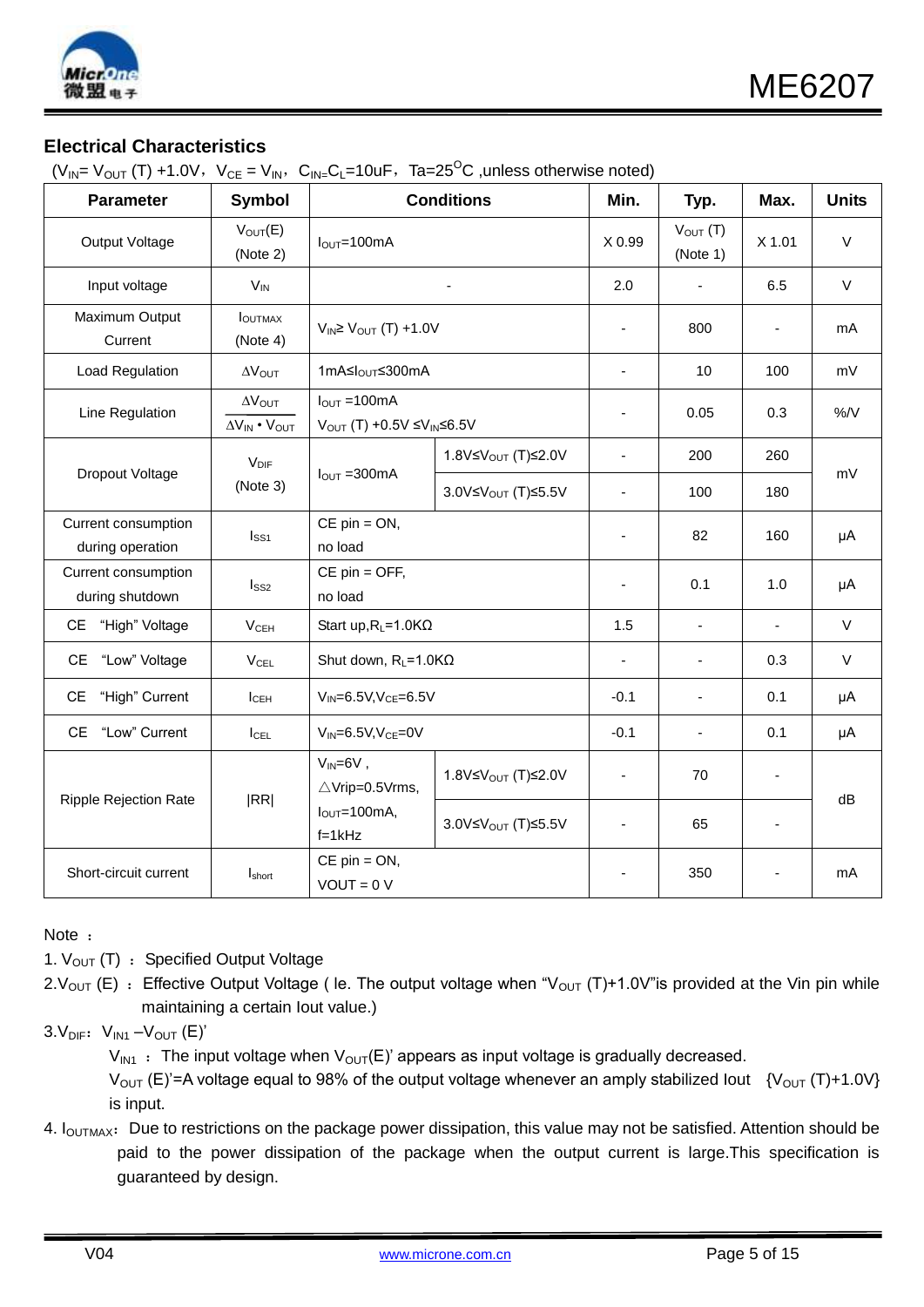

## **Operation**

1. Basic operation

Figure 1 shows the block diagram of the ME6207 Series.

The error amplifier compares the reference voltage (Vref) with Vfb, which is the output voltage resistance-divided by feedback resistors Rs and Rf. It supplies the output transistor with the gate voltage necessary to ensure a certain output voltage free of any fluctuations of input voltage and temperature.





#### 2. Output transistor

The ME6207 Series uses a low on-resistance P-channel MOS FET as the output transistor.Be sure that VOUT does not exceed VIN + 0.3 V to prevent the voltage regulator from being damaged due to inverse current flowing from VOUT pin through a parasitic diode to VIN pin.

#### 3. Shutdown pin (CE pin)

This pin starts and stops the regulator.

When the CE pin is set to the shutdown level, the operation of all internal circuits stops, and the built-in P-channel MOS FET output transistor between the VIN pin and VOUT pin is turned off to substantially reduce the current consumption. The VOUT pin becomes the VSS level due to the internally divided resistance of several hundreds kΩ between the VOUT pin and VSS pin. Since the CE pin is neither pulled down nor pulled up internally, do not use it in the floating state. In addition, note that the current consumption increases if a voltage of 0.3 V to VIN − 0.3 V is applied to the CE pin.

| г | e.<br>L<br>. . |  |
|---|----------------|--|
|   |                |  |

| CE Pin        | <b>Internal Circuits</b> | <b>VOUT Pin Voltage</b> | <b>Current Consumption</b> |
|---------------|--------------------------|-------------------------|----------------------------|
| "H" Power on  | Operating                | Set value               | ISS1                       |
| "L" Power off | Stopped                  | Vss level               | ISS2                       |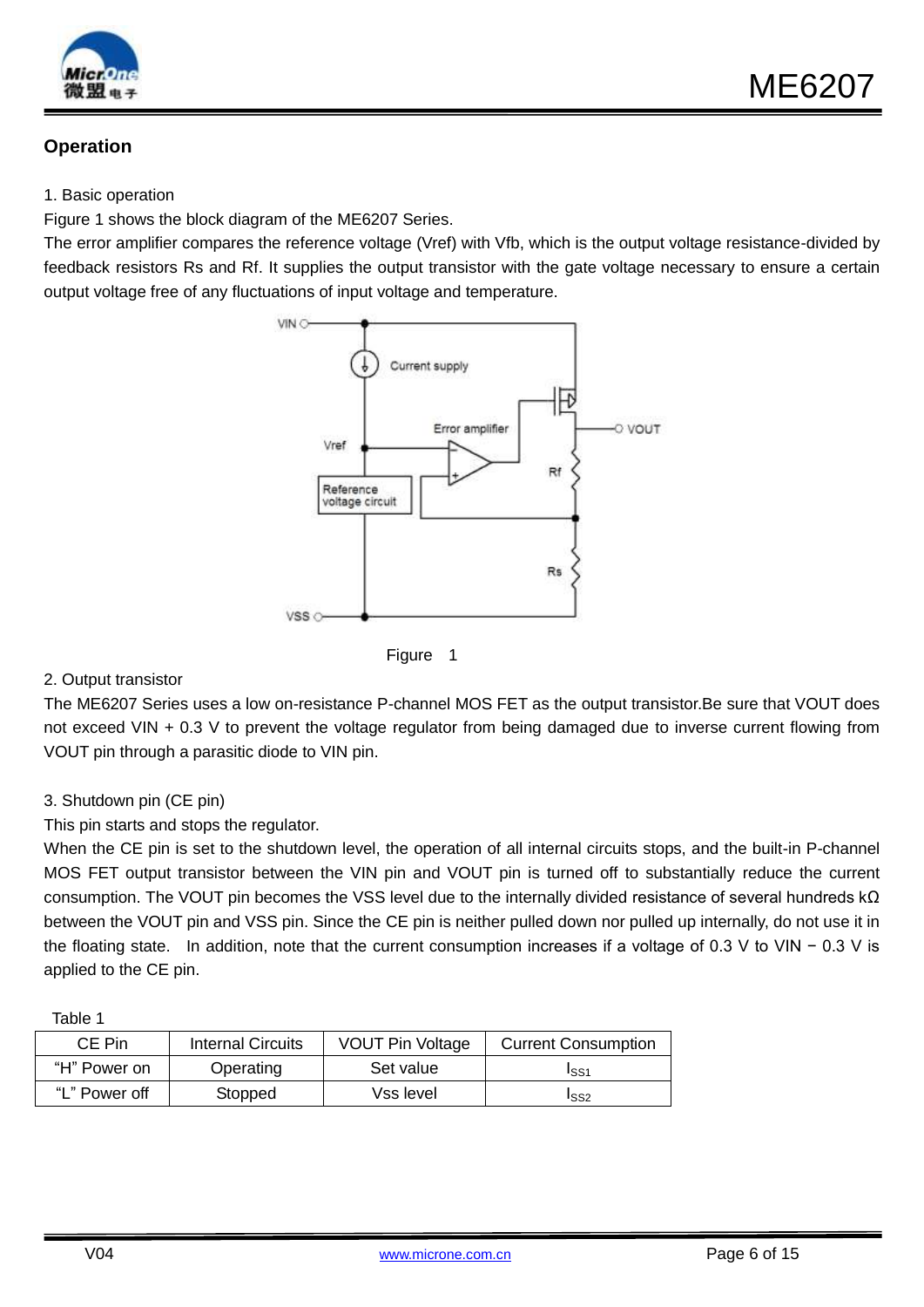

### **Precautions**

1. Wiring patterns for the VIN, VOUT and GND pins should be designed so that the impedance is low.When mounting an output capacitor between the VOUT and VSS pins (CL) and a capacitor for stabilizing the input between VIN and VSS pins (CIN), the distance from the capacitors to these pins should be as short as possible. 2.Note that the output voltage may increase when a series regulator is used at low load current (1.0 mA or less). 3.Generally a series regulator may cause oscillation, depending on the selection of external parts. The following conditions are recommended for this IC. However, be sure to perform sufficient evaluation under the actual usage conditions for selection, including evaluation of temperature characteristics.

> Input capacitor (CIN): 4.7 µF or more Output capacitor (CL): 4.7 µF or more Equivalent series resistance (ESR): 0.5 Ω or less

4. The voltage regulator may oscillate when the impedance of the power supply is high and the input capacitor is small or an input capacitor is not connected.

5.The application conditions for the input voltage, output voltage, and load current should not exceed the package power dissipation.

6. Do not apply an electrostatic discharge to this IC that exceeds the performance ratings of the built-in electrostatic protection circuit.

7. SII claims no responsibility for any disputes arising out of or in connection with any infringement by products including this IC of patents owned by a third party.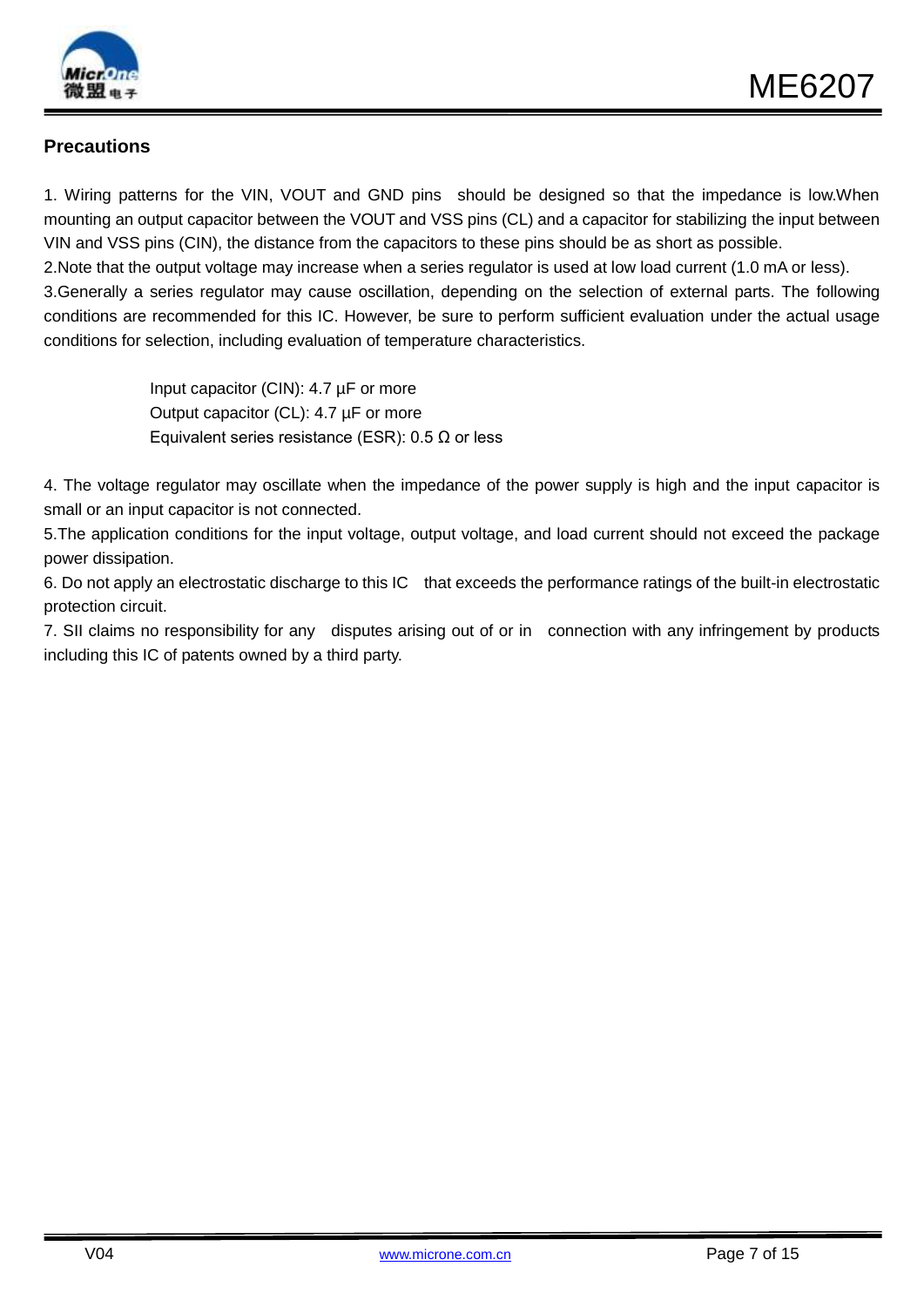

# **Type Characteristics**

(1) Input VoltageVS.Output Voltage (Ta = 25 °C) ME6207C50P5G



(2) Output Current VS.Droput Voltage (V<sub>IN</sub>= V<sub>OUT</sub> (T) +1.0V,Ta = 25 °C) ME6207C50P5G



(3) Input Voltage VS. Current Consumption  $(Ta = 25 °C)$ ME6207C50P5G

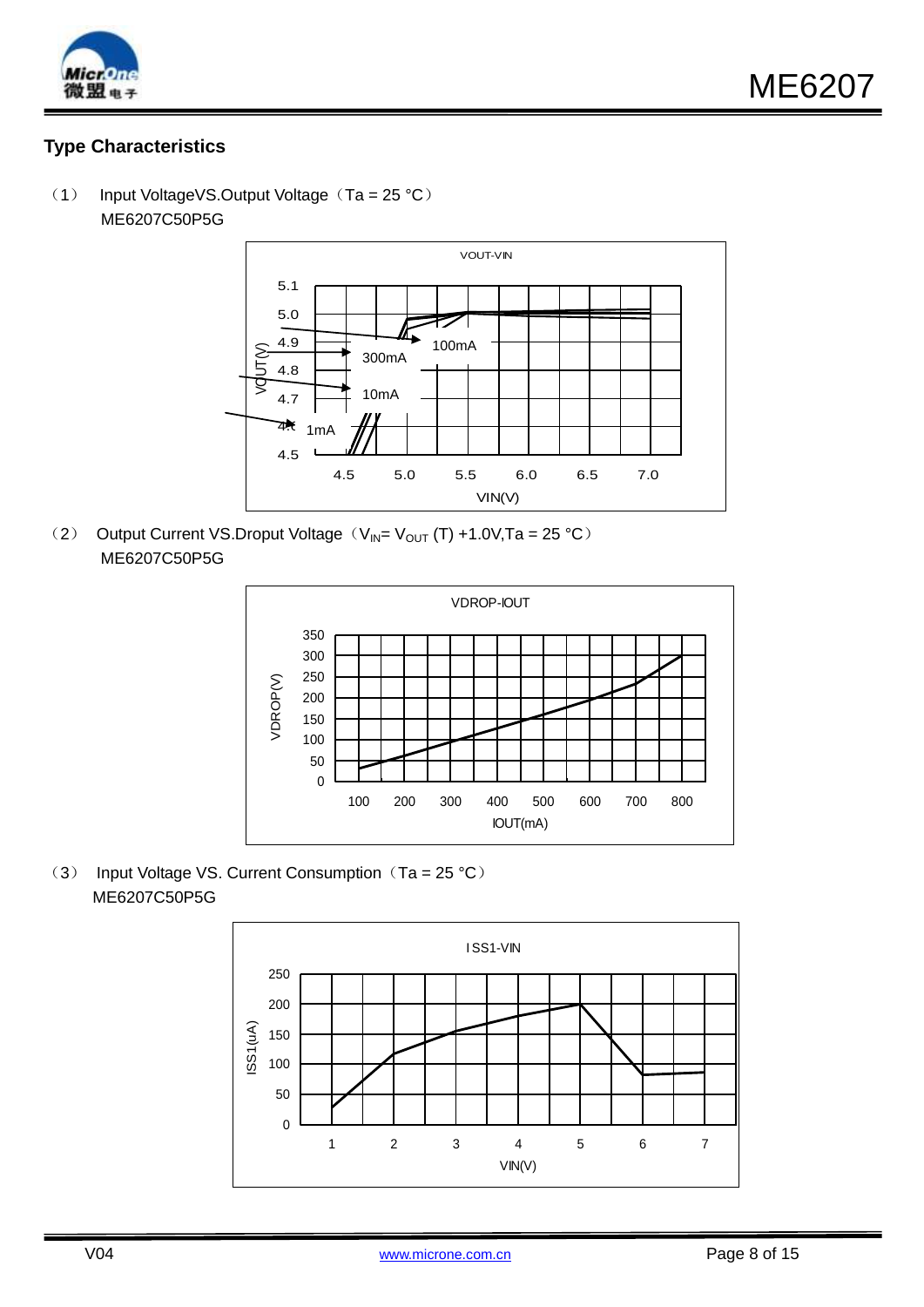

(4) Input VoltageVS.Output Voltage  $(Ta = 25 °C)$ ME6207C33M5G



(5) Output Current VS.Droput Voltage (V<sub>IN</sub>= V<sub>OUT</sub> (T) +1.0V,Ta = 25 °C) ME6207C33M5G



(6) Output Current VS. Current Consumption ( $V_{IN} = V_{OUT} (T) +1.0V$ , Ta = 25 °C) ME6207C33M5G

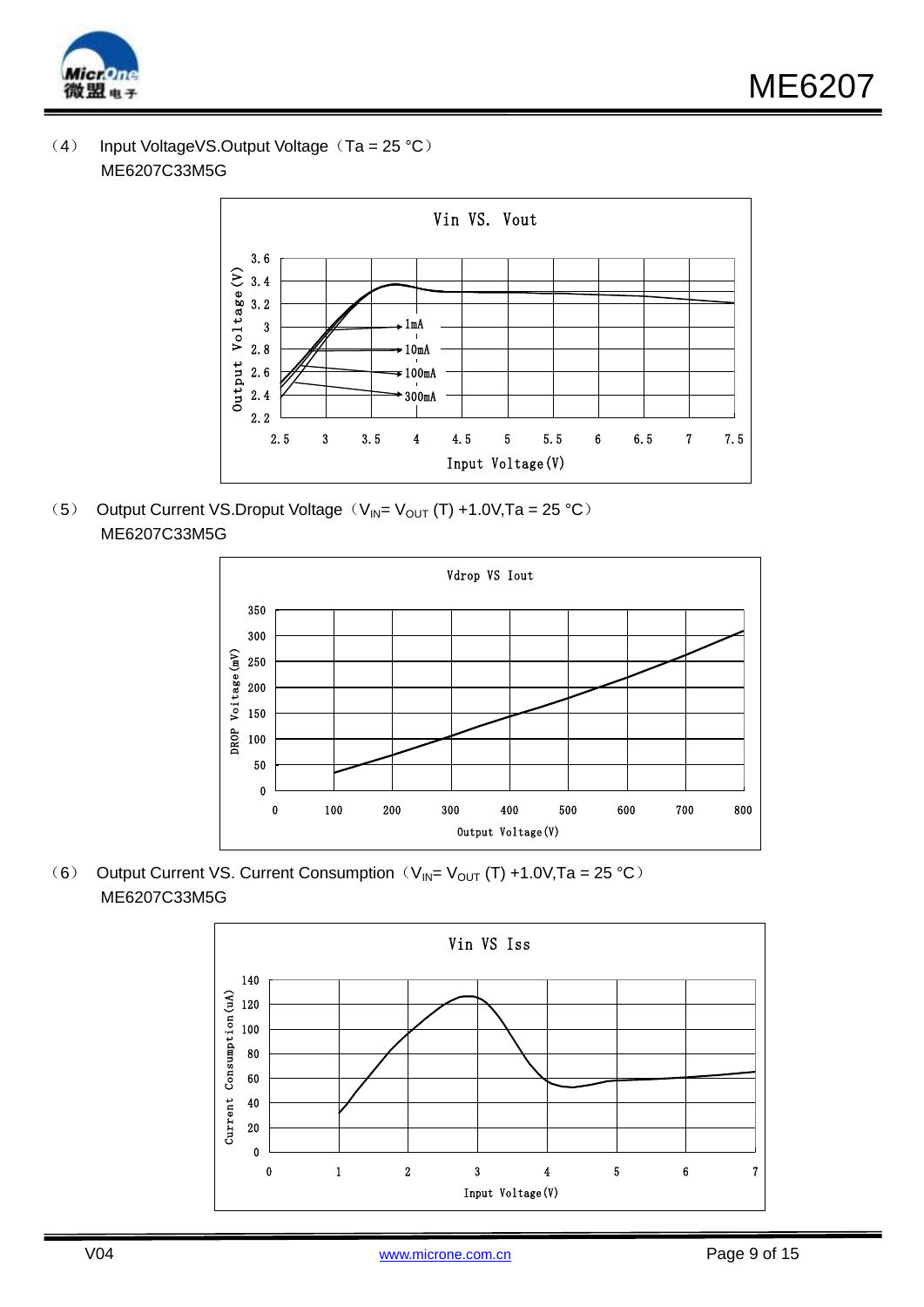

### (7) Output Current VS. Output Voltage ( $V_{IN} = V_{OUT} (T) +1.0V$ , Ta = 25 °C) ME6207C33M5G

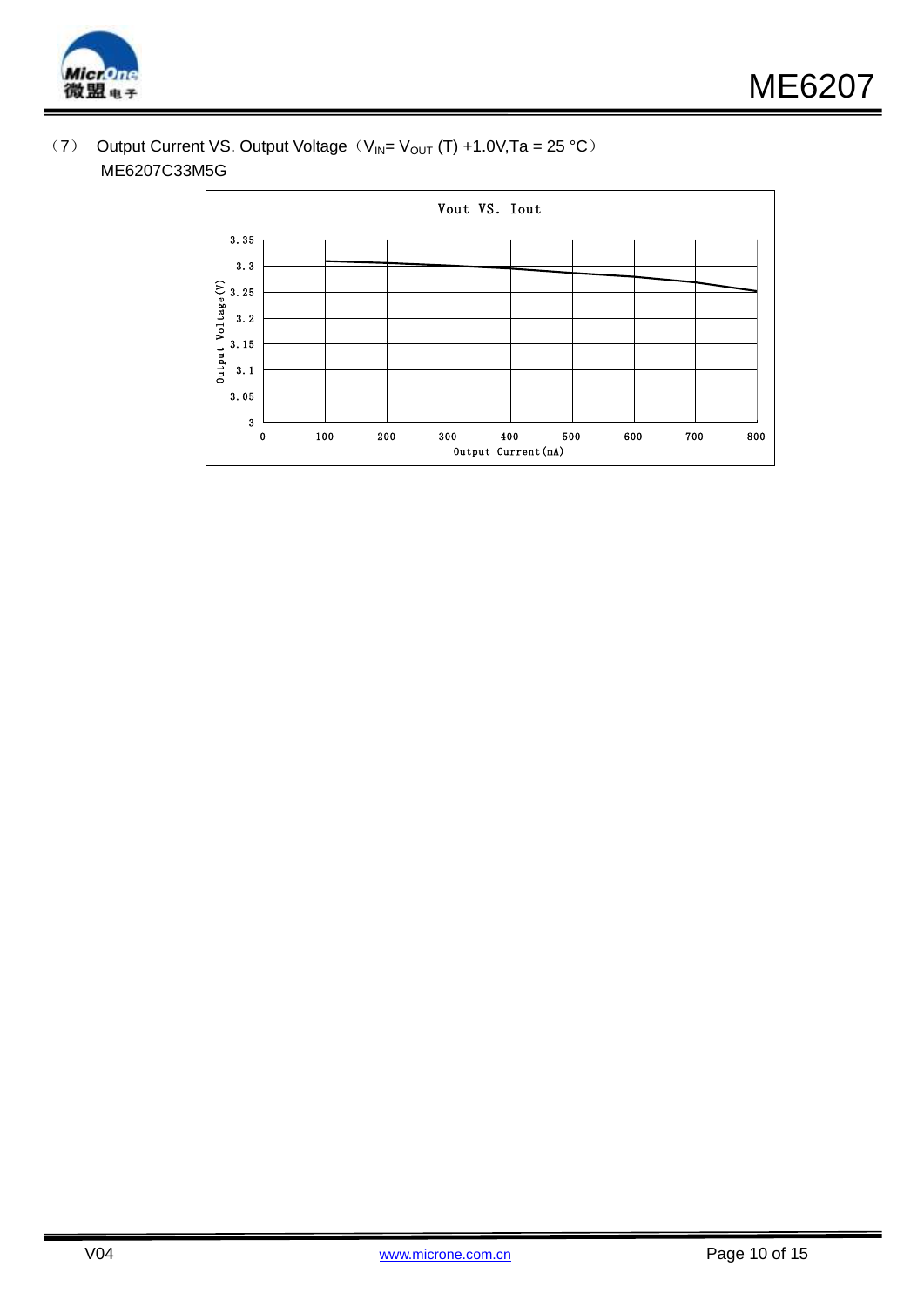

# **Package Information:**

● SOT89-5



| <b>DIM</b>  | Millimeters     |      | Inches     |       |
|-------------|-----------------|------|------------|-------|
|             | Min             | Max  | Min        | Max   |
| A           | 4.4             | 4.6  | 0.173      | 0.181 |
| a           | 0.5             | 0.62 | 0.02       | 0.024 |
| $\sf B$     | 1.63            | 1.83 | 0.064      | 0.072 |
| $\mathsf b$ | 0.44            | 0.54 | 0.017      | 0.021 |
| $\mathsf C$ | <b>Type:1.5</b> |      | Type:0.059 |       |
| D           | 2.4             | 2.6  | 0.094      | 0.102 |
| E           | 1.4             | 1.6  | 0.054      | 0.063 |
| $\mathsf F$ | 0.35            | 0.43 | 0.013      | 0.017 |
| L           | 3.95            | 4.25 | 0.155      | 0.167 |
| r           | $Type:8^0$      |      | $Type:8^0$ |       |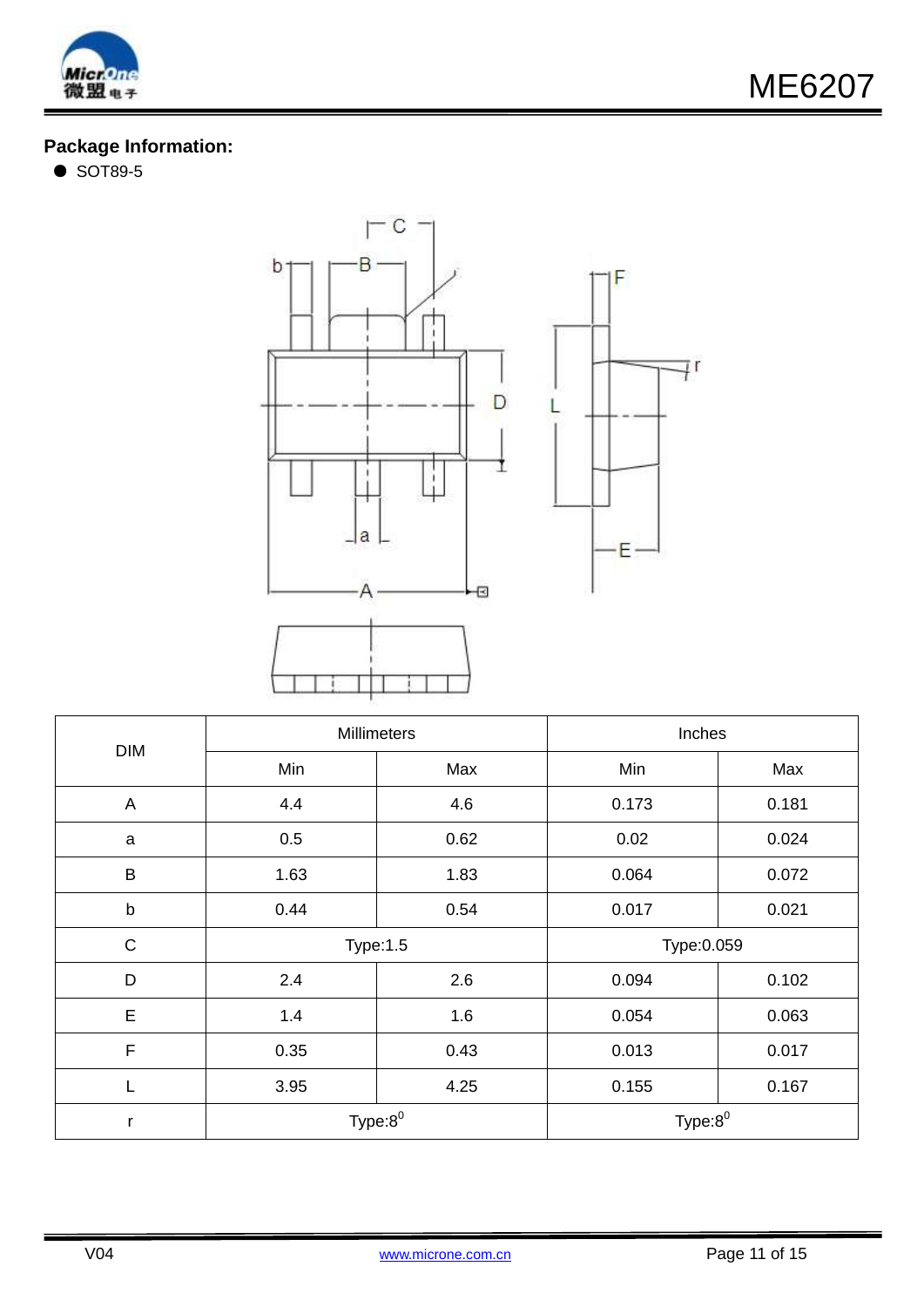

## ● SOT23-5



| ⋖              |                    |                 |                |                 |
|----------------|--------------------|-----------------|----------------|-----------------|
| <b>DIM</b>     | <b>Millimeters</b> |                 | <b>Inches</b>  |                 |
|                | Min                | <b>Max</b>      | Min            | <b>Max</b>      |
| $\mathsf{A}$   | 0.9                | 1.45            | 0.0354         | 0.0570          |
| A1             | $\pmb{0}$          | 0.15            | $\pmb{0}$      | 0.0059          |
| A2             | 0.9                | 1.3             | 0.0354         | 0.0511          |
| $\sf B$        | 0.2                | 0.5             | 0.0078         | 0.0196          |
| $\mathsf{C}$   | 0.09               | 0.26            | 0.0035         | 0.0102          |
| D              | 2.7                | 3.10            | 0.1062         | 0.1220          |
| E              | 2.2                | 3.2             | 0.0866         | 0.1181          |
| E1             | 1.30               | 1.80            | 0.0511         | 0.0708          |
| ${\bf e}$      | 0.95REF            |                 | 0.0374REF      |                 |
| e <sub>1</sub> | 1.90REF            |                 | 0.0748REF      |                 |
| L              | 0.10               | 0.60            | 0.0039         | 0.0236          |
| $a^0$          | $0^0$              | 30 <sup>0</sup> | 0 <sup>0</sup> | 30 <sup>0</sup> |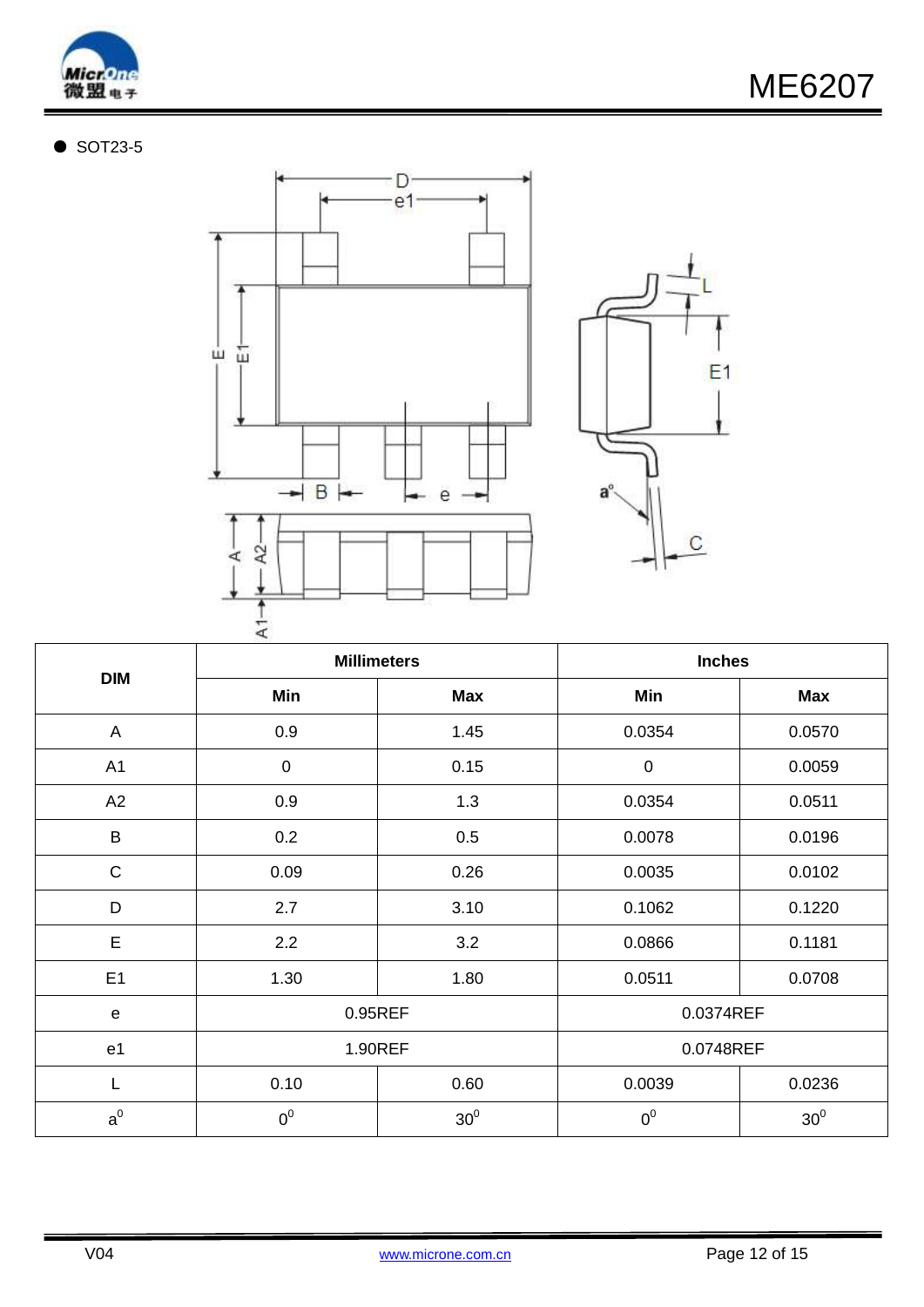

## ● SOT89-3



|              | Millimeters |                              | Inches |                |
|--------------|-------------|------------------------------|--------|----------------|
| <b>DIM</b>   | Min         | Max                          | Min    | Max            |
| $\mathsf{A}$ | 1.4         | 1.6                          | 0.0551 | 0.0630         |
| A1           | 1.4         | 1.6                          | 0.0551 | 0.0630         |
| $\mathsf{a}$ | 0.36        | 0.48                         | 0.0142 | 0.0189         |
| $\sf b$      | 0.41        | 0.53                         | 0.0161 | 0.0209         |
| $\mathbf C$  | 0.36        | 0.48                         | 0.0142 | 0.0189         |
| ${\sf d}$    | 1.4         | 1.75                         | 0.0551 | 0.0689         |
| $\sf B$      | 0.38        | 0.43                         | 0.015  | 0.0169         |
| $\mathsf C$  | 1.4         | 1.6                          | 0.0551 | 0.0630         |
| D            | 4.4         | 4.6                          | 0.1732 | 0.181          |
| $\mathsf E$  |             | 4.25                         |        | 0.1673         |
| ${\bf e}$    | 2.4         | 2.6                          | 0.0945 | 0.1023         |
| L1           | 0.4         | $\blacksquare$               | 0.0157 |                |
| L2           | 0.8         | $\qquad \qquad \blacksquare$ | 0.0315 | $\blacksquare$ |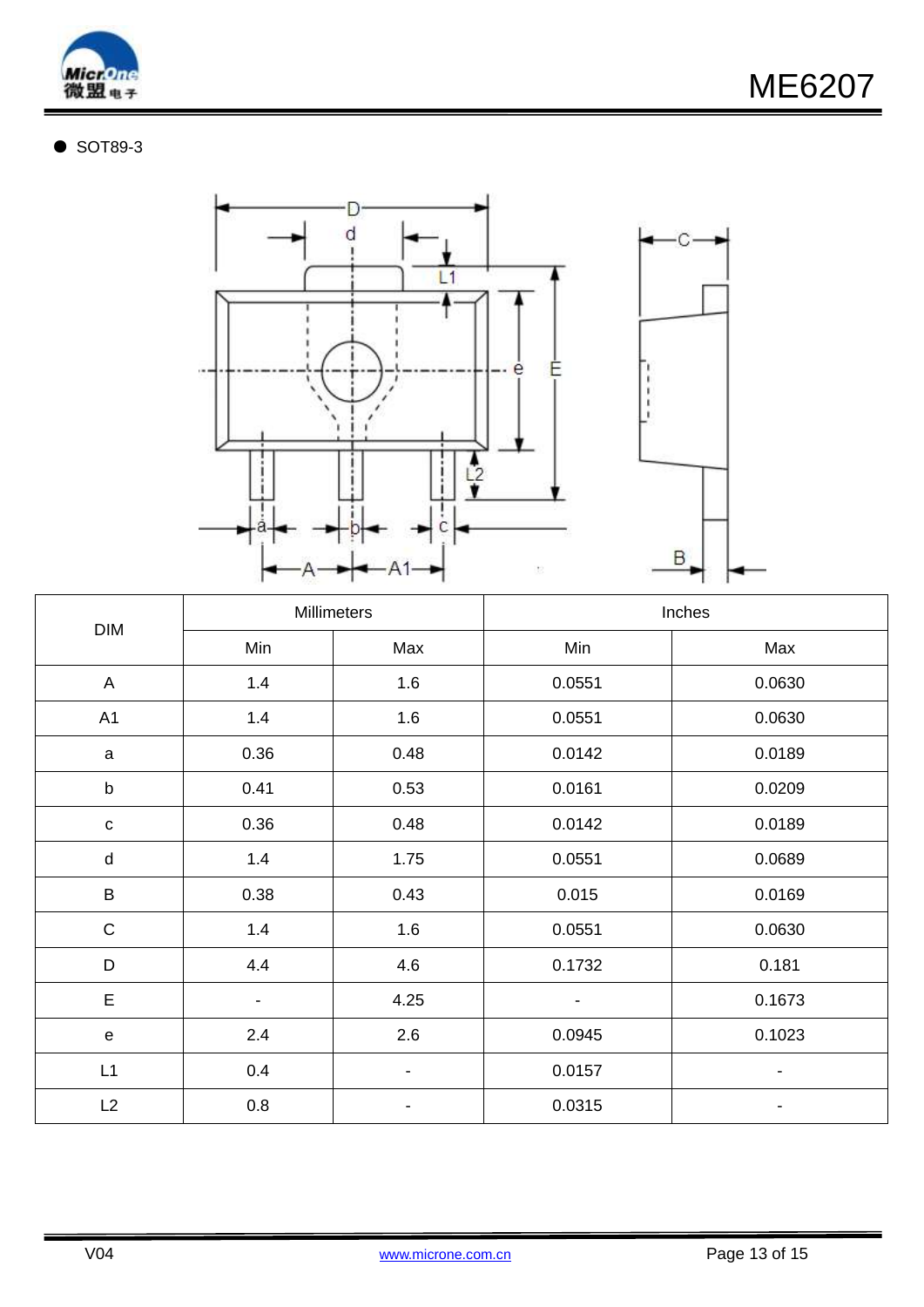

● TO252-5